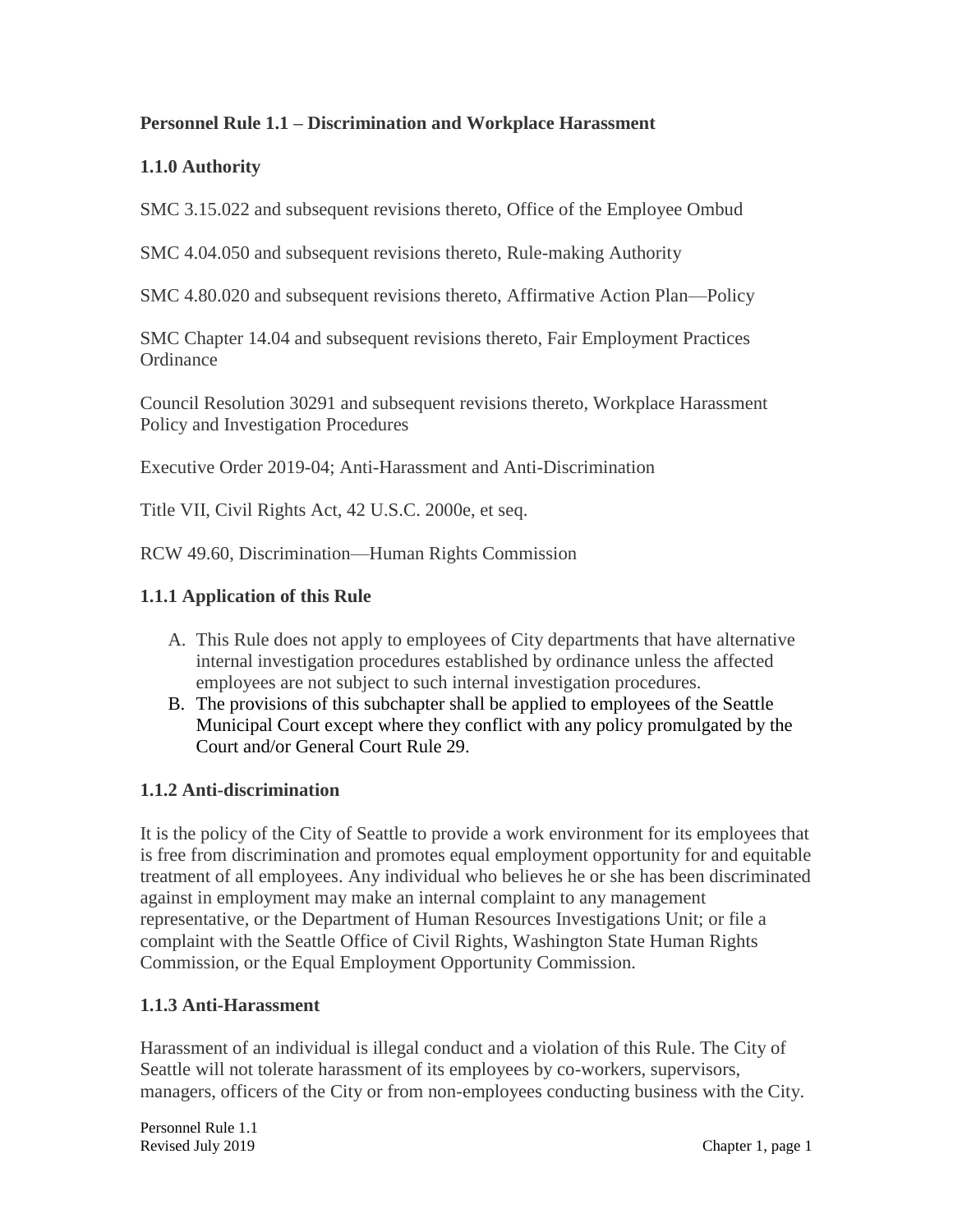## **1.1.4 Making a Harassment Complaint**

- A. Employees shall promptly report to the Department of Human Resources Investigations Unit (HRIU) or any management representative (including their home department's human resources representative) any allegations or complaints of harassment. Where the complaint is against an elected official, it shall be filed with the Seattle Office of Civil Rights, the Ethics and Elections Commission, the Washington State Human Rights Commission, or the Equal Employment Opportunity Commission. Reporting a harassment complaint to or discussing a complaint with a management representative will result in an investigation.
	- 1. Employees may make informal inquiries about legal rights and agency procedures to the Seattle Office of Civil Rights, the Washington State Human Rights Commission, and the Equal Employment Opportunity Commission. Such inquiries do not constitute a harassment complaint.
	- 2. Employees may seek confidential assistance and referral through the Office of Employee Ombud. Contacting the Office of the Employee Ombud does not constitute a harassment complaint and will therefore not trigger an investigation.
	- 3. Employees may seek confidential assistance, counseling and referral through the City's Employee Assistance Program or Alternative Dispute Resolution Program. Contacting the Employee Assistance Program or Alternative Dispute Resolution program for assistance, counseling and referral does not constitute a harassment complaint and will therefore not trigger an investigation.
- B. A harassment complaint may be oral or written. Where possible, it should include the date(s) the incident(s) occurred, name(s) of the individual(s) involved, name(s) of witness(es), and a description of the incident(s). It may also include a statement of the desired remedy.
- C. Employees have the right to consult with or file a harassment complaint with the Seattle Office of Civil Rights, the Washington State Human Rights Commission, or the Equal Employment Opportunity Commission, or to pursue other legal action, in addition to their rights and responsibilities under this Rule.
- D. Retaliation against an employee who brings a complaint of harassment, reports allegations of harassment, or participates in an investigation of a harassment complaint is prohibited and shall not be tolerated. "Retaliation" for the purposes of administering Personnel Rule 1.1.4(D) means an adverse job action(s) taken against an employee because he or she has complained about harassment, given a statement about a harassment investigation, participated in a harassment investigation, or supported a harassment complainant.

# **1.1.5 Investigating Harassment Complaints**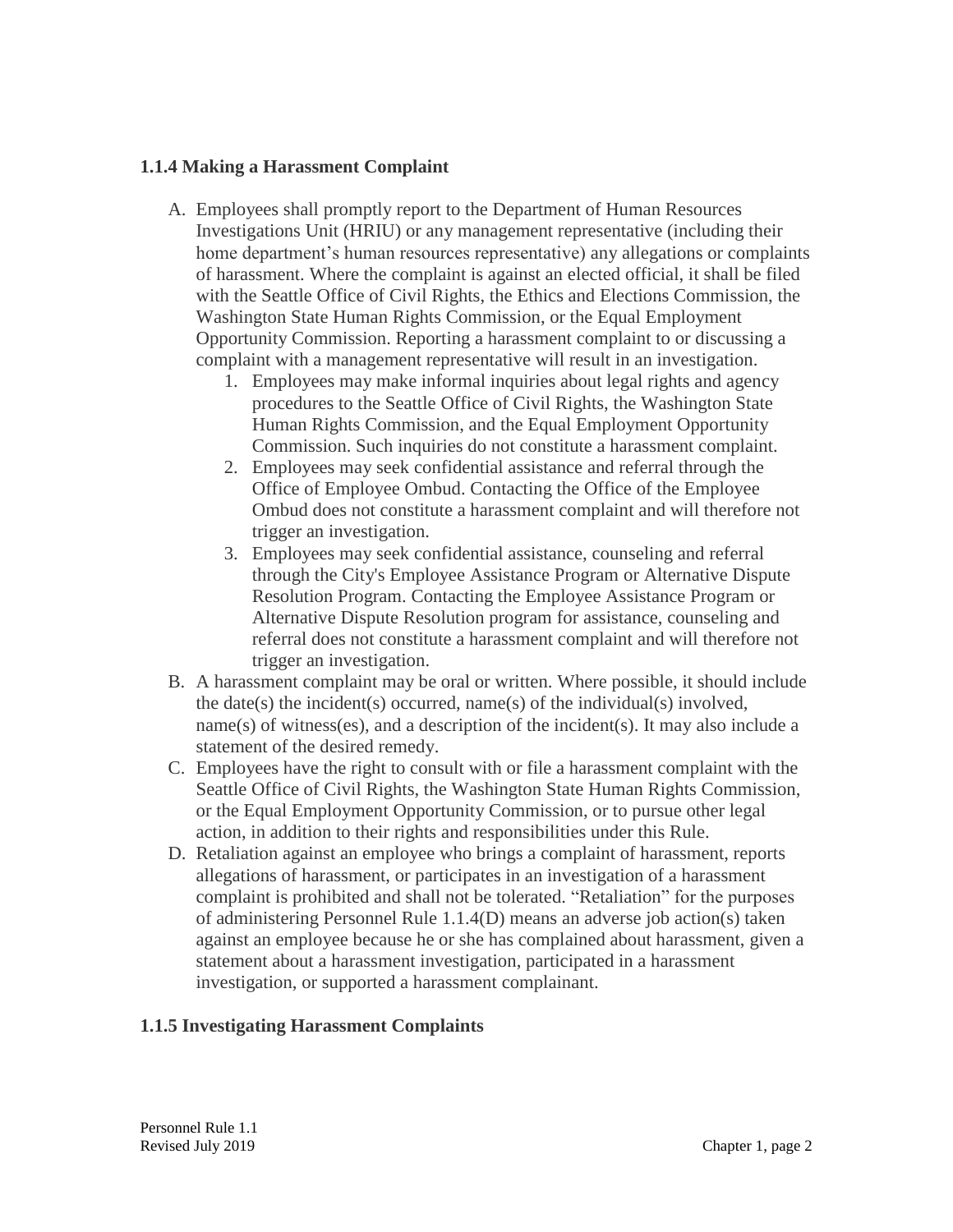- A. A management representative who is told or otherwise becomes aware that harassment may be occurring is obligated immediately to report the allegation or complaint to the Department of Human Resources Investigation Unit (HRIU).
	- 1. The HRIU shall notify the alleged harasser's appointing authority that a harassment complaint has been made.
	- 2. The appointing authority or designated management representative shall, as soon as practicable, notify the alleged harasser that they have been named in a harassment complaint and that it will be investigated.
	- 3. The appointing authority or designated management representative shall, as soon as practicable, assess the need to relocate either or both the complainant and the alleged harasser to another work unit, or to place either or both on administrative reassignment. The complainant shall not be given work or placed at a work site that is, in the judgment of the appointing authority or designated management representative, in any way less desirable than the complainant's current position and work site.
- B. The HRIU shall oversee or investigate allegations of harassment. Investigations shall commence immediately.
	- 1. The investigator shall complete the investigation as promptly as possible while ensuring that the investigation is fair, complete and impartial. It shall be the City's objective to complete all investigations within 90 days unless compelling circumstances require more time. The investigator shall regularly inform the complainant about the status of the investigation.
	- 2. The investigation shall include interviews with the complainant and the alleged harasser and any other person(s) whom the investigator has reason to believe has information directly related to the complaint or the investigation thereof.
	- 3. The investigator shall assure compliance with any employee's right to union representation, including the right of the alleged harasser, who may reasonably believe that disciplinary action may be taken based upon such individual's statements to the investigator or on the outcome of the investigation.
	- 4. The investigator shall maintain records of the investigation and shall prepare and provide a report of the investigation to the appointing authority. The appointing authority shall provide a written summary of the allegations and the investigation findings to the complainant and to the alleged harasser.
	- 5. In determining from the totality of the circumstances whether conduct is sufficiently severe or pervasive to create an intimidating, hostile or offensive work environment, the investigator shall consider the conduct from the perspective of a reasonable person of the alleged victim's race, color, religion, creed, sex, sexual orientation, gender identity, genetic information, national origin, ancestry, age, disability, marital status, families with children status, veteran/military status or political ideology.
	- 6. To the extent that it does not hinder the investigation or the resolution of the complaint and is permitted under local, state and federal laws,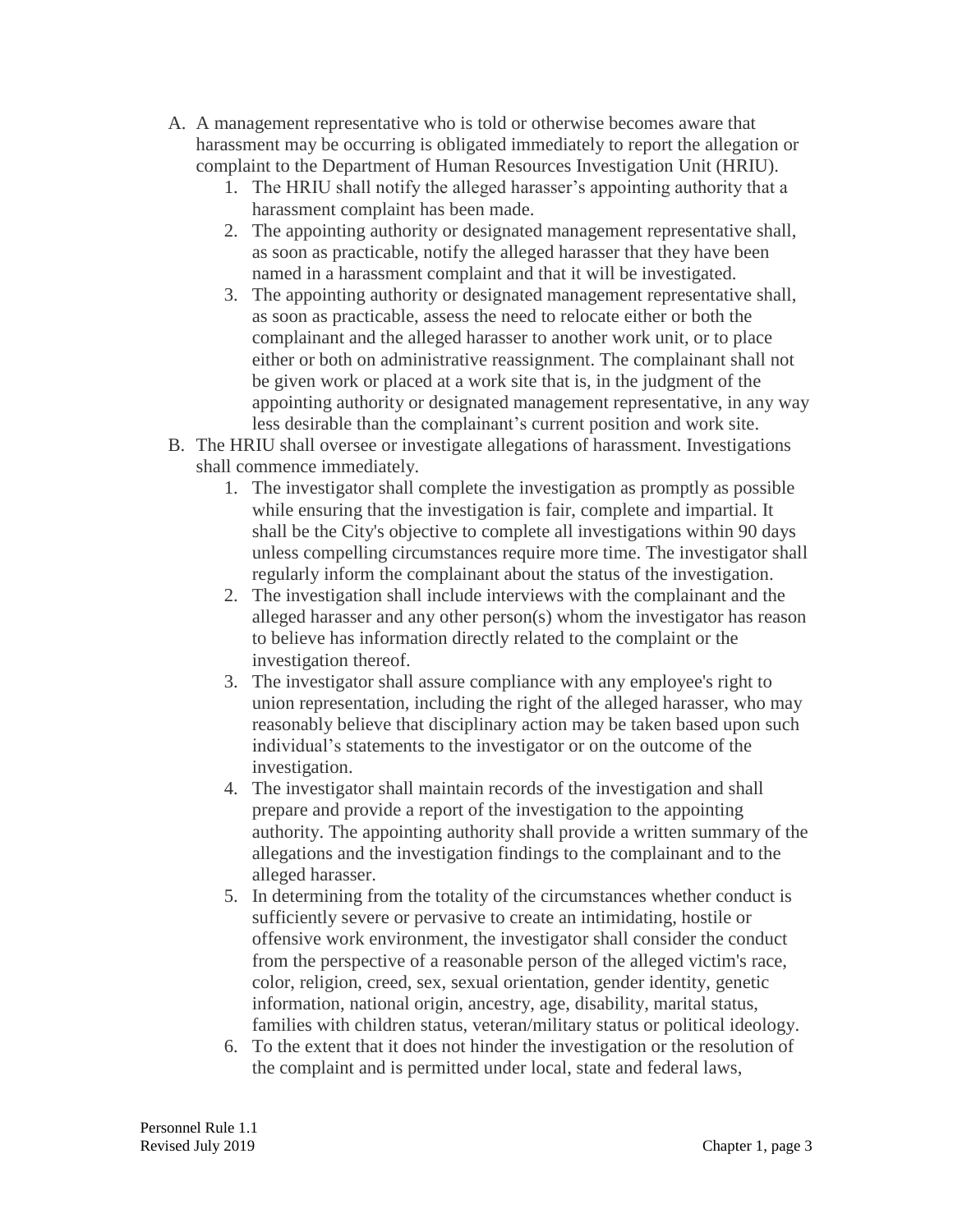management representatives and any investigator shall maintain the confidentiality of a harassment complaint.

C. To avoid duplication of efforts or otherwise conserve City resources, the Human Resources Investigation Unit or department overseeing the investigation may suspend or close an investigation for any reason that does not conflict with this Rule, including the reason that the complainant is actively pursuing the same complaint in another forum or has agreed to participate in a mediation of the complaint.

#### **1.1.6 Resolution of Harassment Complaints**

- A. The investigator shall provide a report of the investigation findings to the alleged harasser's appointing authority.
- B. If the investigation substantiates the complaint of harassment by a City employee, an appropriate City official shall make a determination regarding the appropriate resolution, including disciplinary action. Before making the decision to impose disciplinary action, the appointing authority or designated representative shall ensure that the harasser has been given the opportunity to review the results of the investigation, has been told of the evidence obtained, and has had an opportunity to provide to the appointing authority a response to the outcome of the investigation. The appointing authority shall take the employee's response into account before taking final action on the complaint.
- C. In addition to any disciplinary action taken, substantiated complaints shall be noted in the employee's personnel file and referenced in such employee's first performance evaluation following the conclusion of the investigation. The employee shall be ineligible for consideration for any performance pay program or any individual performance award program for which he or she might otherwise qualify, for a period of one year following the resolution of the complaint. The prohibition against performance pay or awards for the individual employee shall not adversely affect awards extended to work groups or teams on which the employee is a participant.
- D. If during the course of the investigation, the investigator determines that the allegation or complaint of harassment or discrimination was reported to a management representative, and that management representative failed to promptly report the allegation or complaint to the appointing authority or designated management representative, the appointing authority shall investigate and take appropriate action against the management representative, to include disciplinary action. In addition, the failure to report shall be noted in the management representative's personnel file and referenced in the management representative's first performance evaluation following completion of the investigation. The management representative shall forfeit for one year following resolution of the complaint any eligibility for individual performance pay or performance awards.

Following determination of a substantiated complaint of harassment, the appropriate management representative should inquire of the complainant at a